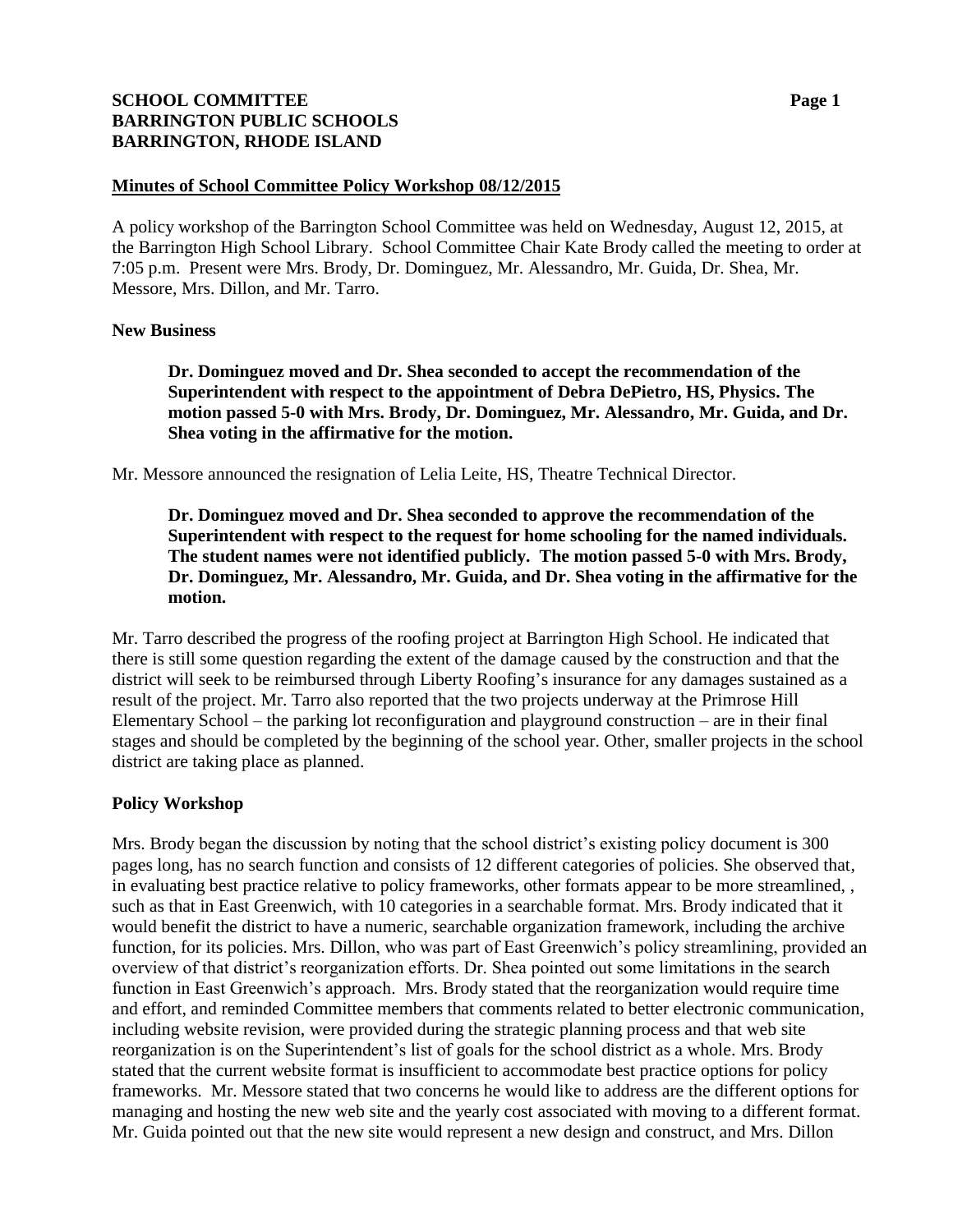# **SCHOOL COMMITTEE Page 2 BARRINGTON PUBLIC SCHOOLS BARRINGTON, RHODE ISLAND**

### **Minutes of School Committee Policy Workshop 08/12/2015**

indicated that templates that can be modified locally are available to school districts. Dr. Shea shared feedback relative to his experience with a Blackboard hosted website at Bryant University. Mrs. Brody suggested that, in the interests of an efficient process for the review and management of district policy, a standing group comprised of a School Committee member, a central office representative, the Superintendent and, as needed, a rotating Administration and/or School Committee member, can be tasked with the responsibility of meeting on a monthly basis and reviewing policies for approval by the School Committee. Mrs. Brody and Mrs. Dillon volunteered to serve in that capacity.

## **Dr. Dominguez moved and Dr. Shea seconded to ask the Superintendent to explore options for a new website. The motion passed 5-0 with Mrs. Brody, Dr. Dominguez, Mr. Alessandro, Mr. Guida, and Dr. Shea voting in the affirmative for the motion.**

Review of Barrington Public Schools Policies

- 1. Barrington Health and Wellness Policy (HIAMD): Dr. Shea described the development of the wellness policy, with particular regard to celebrations during school. Mrs. Dillon stated that any requested food celebrations will need to go through Chartwells, which will have a special menu for families to choose from. Dr. Shea pointed out that the policy focuses on the school day only and noted that the policy revision will be reviewed by the Health and Wellness Committee at its September 2, 2015 meeting.
- 2. Food Allergies Policy (IHA): Dr. Shea stated that the food allergies policy will now extend to all grades and that allergy-related information is now going to be embedded in Aspen. The policy revision will be reviewed by the Health and Wellness Committee at its September 2, 2015 meeting.
- 3. Dual and Concurrent Enrollment Program Policy: Mrs. Dillon stated that she received from the Rhode Island Department of Elementary and Secondary Education suggested language regarding potential scholarship funding for the proposed language for dual and concurrent enrollment. Mrs. Dillon will incorporate the suggested changes into the policy that will appear in front of the Committee on August 27.

#### Introduction of New Policies

1. Tutoring for Pay Policy: Mrs. Brody stated that a review of best practice for the facilities use policy brought to light the need for consideration of guidelines for teachers' use of facilities for private tutoring, and referenced Fairfax County's (Virginia) policy on this topic. The Administration continues its work with the Town Manager relative to the facilities use policy. Mrs. Brody stated that this policy references elective tutoring outside regular school hours. Mr. Messore reported that in the past, some students received music lessons from external private teachers on school property and that the teachers were charged for using school facilities. He stated that it is important to have equity and consistency with policy implementation and that it is only fair that teachers who are working as tutors on a contracting basis outside the school day should also pay for using school facilities. Mrs. Dillon stated that the new policy clarifies for parents that teachers are working on an independent contractual basis and not as school employees. The policy can also contain a link